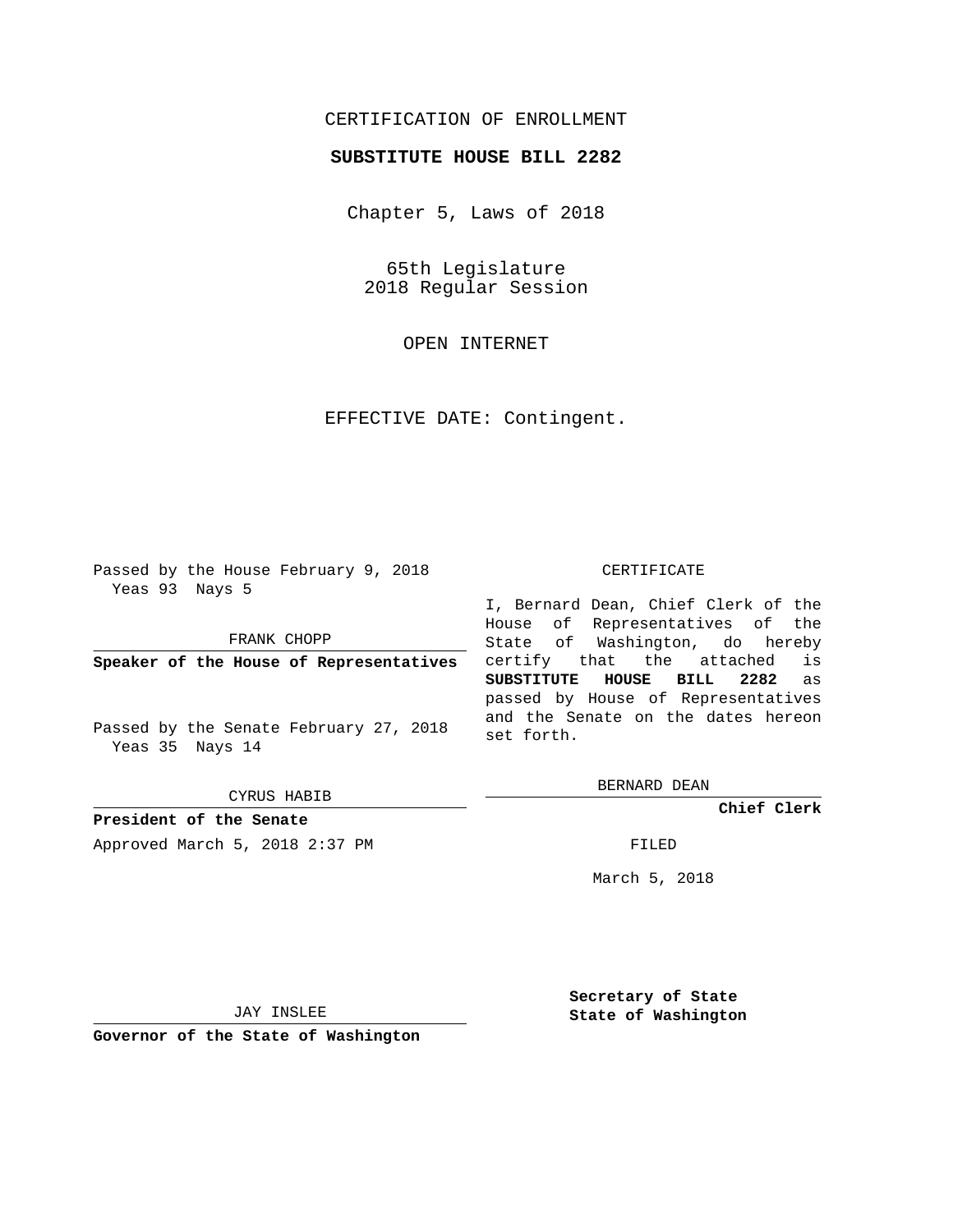## **SUBSTITUTE HOUSE BILL 2282**

Passed Legislature - 2018 Regular Session

## **State of Washington 65th Legislature 2018 Regular Session**

**By** House Technology & Economic Development (originally sponsored by Representatives Hansen, Cody, Goodman, Pettigrew, Tarleton, Fey, DeBolt, Bergquist, Springer, Santos, McBride, Smith, Chapman, Slatter, Peterson, Wylie, Fitzgibbon, Morris, Stonier, Lytton, Sawyer, Robinson, Tharinger, Kagi, Pellicciotti, Dolan, Orwall, Valdez, Haler, Kilduff, Senn, Frame, Sells, Kirby, Stanford, Blake, Reeves, Clibborn, Macri, Kloba, Appleton, Stambaugh, Jinkins, Ormsby, Ryu, Hayes, Pollet, Doglio, Ortiz-Self, Riccelli, McDonald, and Gregerson)

READ FIRST TIME 01/30/18.

1 AN ACT Relating to protecting an open internet in Washington 2 state; adding a new chapter to Title 19 RCW; and providing a 3 contingent effective date.

4 BE IT ENACTED BY THE LEGISLATURE OF THE STATE OF WASHINGTON:

 NEW SECTION. **Sec. 1.** (1) Any person providing broadband internet access service in Washington state shall publicly disclose accurate information regarding the network management practices, performance characteristics, and commercial terms of its broadband internet access services sufficient to enable consumers to make informed choices regarding the purchase and use of such services and entrepreneurs and other small businesses to develop, market, and maintain internet offerings. The disclosure must be made via a publicly available, easily accessible web site.

14 (2) A person engaged in the provision of broadband internet 15 access service in Washington state, insofar as the person is so 16 engaged, may not:

17 (a) Block lawful content, applications, services, or nonharmful 18 devices, subject to reasonable network management;

19 (b) Impair or degrade lawful internet traffic on the basis of 20 internet content, application, or service, or use of a nonharmful 21 device, subject to reasonable network management; or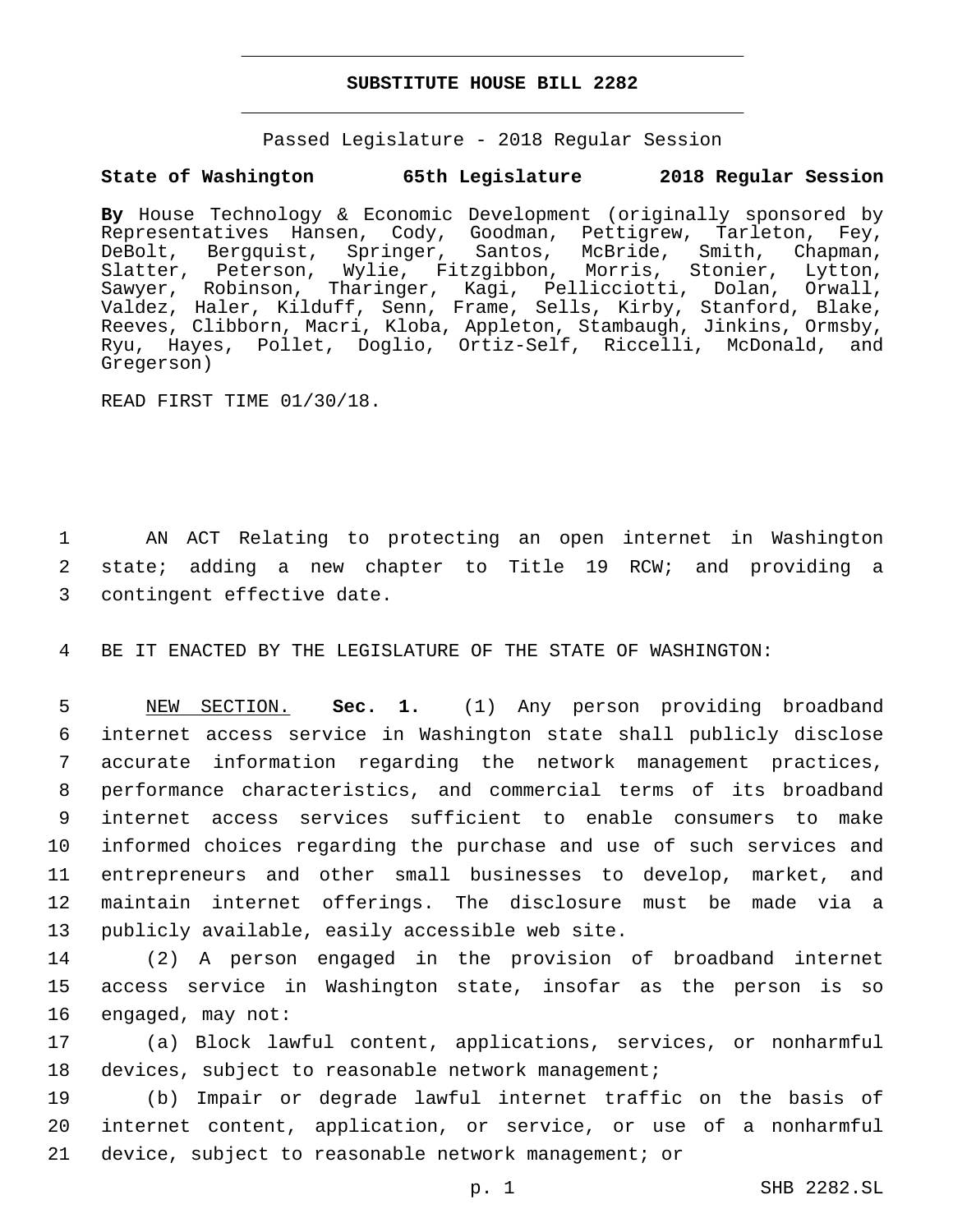(c) Engage in paid prioritization.1

(3) Nothing in this chapter:2

 (a) Supersedes any obligation or authorization a provider of broadband internet access service may have to address the needs of emergency communications or law enforcement, public safety, or national security authorities, consistent with or as permitted by applicable law, or limits the provider's ability to do so; or

 (b) Prohibits reasonable efforts by a provider of broadband internet access service to address copyright infringement or other 10 unlawful activity.

 (4) The definitions in this subsection apply throughout this section unless the context clearly requires otherwise.

 (a)(i) "Broadband internet access service" means a mass-market retail service by wire or radio that provides the capability to transmit data to and receive data from all or substantially all internet endpoints, including any capabilities that are incidental to and enable the operation of the communications service, but excluding 18 dial-up internet access service.

 (ii) "Broadband internet access service" also encompasses any service that the federal communications commission finds to be providing a functional equivalent of the service described in (a)(i) of this subsection, or that is used to evade the protections set 23 forth in this section.

 (b) "Edge provider" means any individual or entity that provides any content, application, or service over the internet, and any individual or entity that provides a device used for accessing any content, application, or service over the internet.

 (c) "End user" means any individual or entity that uses a 29 broadband internet access service.

 (d)(i) "Paid prioritization" means the management of a broadband provider's network to directly or indirectly favor some traffic over other traffic, including through the use of techniques such as traffic shaping, prioritization, resource reservation, or other forms 34 of preferential traffic management, either:

 (A) In exchange for consideration, monetary or otherwise, from a 36 third party; or

(B) To benefit an affiliated entity.37

 (ii) "Paid prioritization" does not include the provision of tiered internet access service or offerings to a retail end user.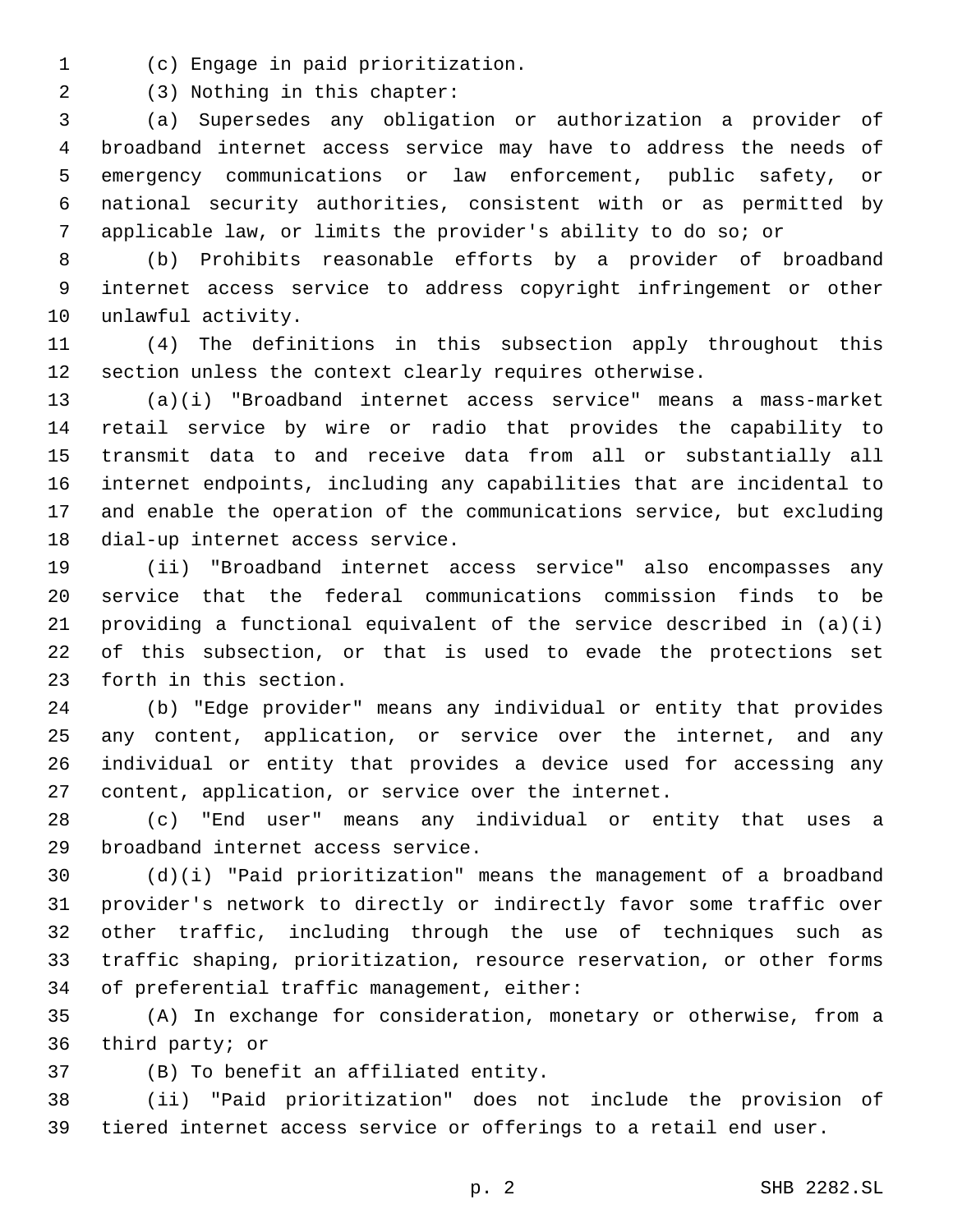(e) "Reasonable network management" means a practice that has a primarily technical network management justification, but does not include other business practices. A network management practice is reasonable if it is primarily used for and tailored to achieving a legitimate network management purpose, taking into account the particular network architecture and technology of the broadband 7 internet access service.

 (f) "Tiered internet access service" means offering end users a choice between different packages of service with clearly advertised speeds, prices, terms, and conditions; for example, a ten megabit service for one price and a fifty megabit service for a different 12 price.

 NEW SECTION. **Sec. 2.** (1) The legislature finds that the practices covered by this chapter are matters vitally affecting the public interest for the purpose of applying the consumer protection act, chapter 19.86 RCW. A violation of this chapter is not reasonable in relation to the development and preservation of business and is an unfair or deceptive act in trade or commerce and an unfair method of competition for the purpose of applying the consumer protection act, chapter 19.86 RCW.

 (2) This chapter may be enforced solely by the attorney general under the consumer protection act, chapter 19.86 RCW.

 NEW SECTION. **Sec. 3.** The internet consumer access account is created in the state treasury. All receipts from recoveries by the office of the attorney general for lawsuits related to the consumer protection act under the provisions of this chapter, or otherwise designated to this account, must be deposited into the account. Moneys in the account may be spent only after appropriation. Expenditures from the account may be used only for costs incurred by the office of the attorney general in the administration and enforcement of this chapter.

 NEW SECTION. **Sec. 4.** (1) This act takes effect on the later of the following:

 (a) Ninety days after adjournment of the legislative session in 35 which this act is passed; or